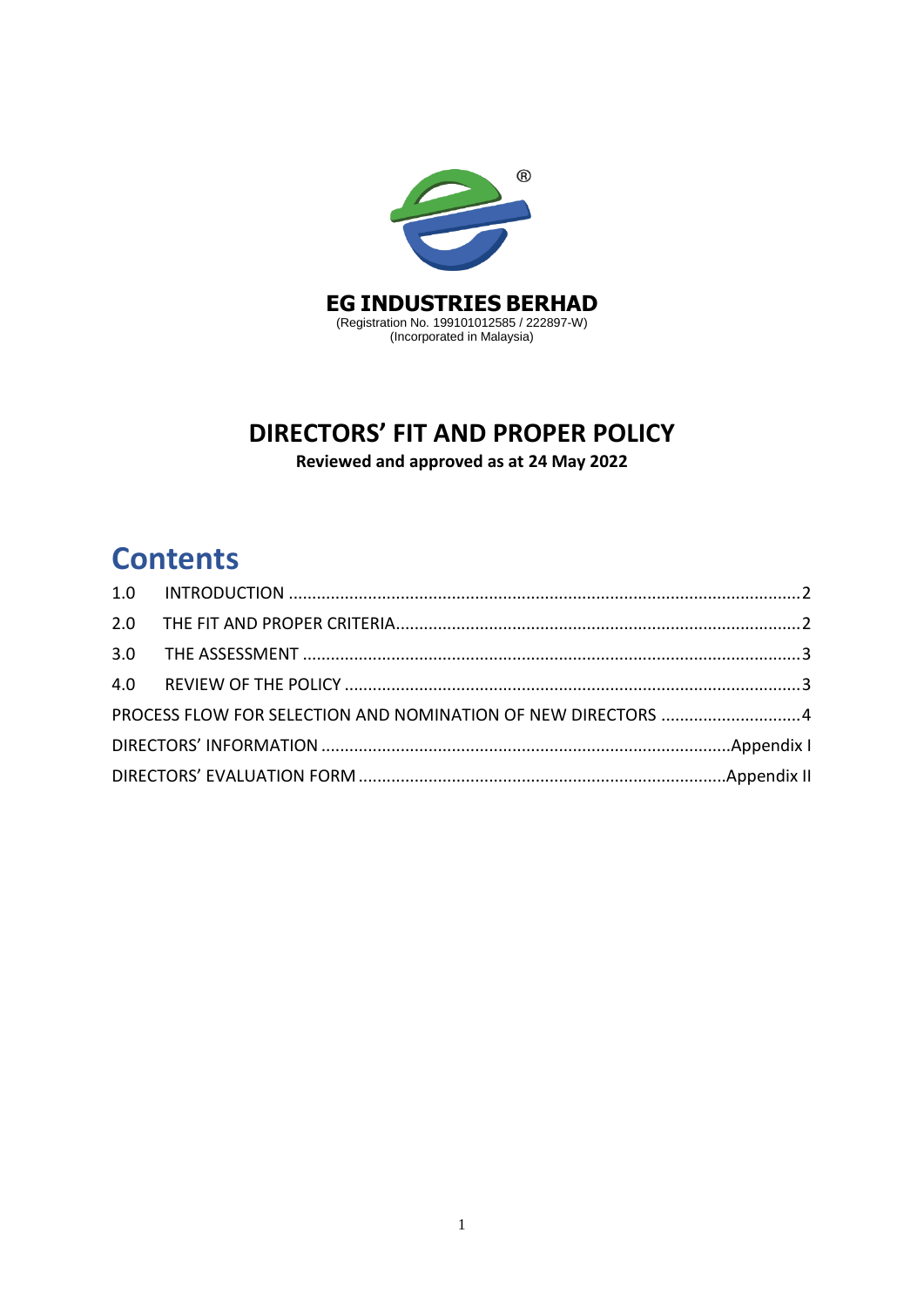## <span id="page-1-0"></span>**1.0 INTRODUCTION**

This policy set out the fit and proper criteria for the appointment and re-appointment of Directors on the Boards of EG Industries Berhad ("EGIB") and its subsidiaries ("the Group").

This policy is to ensure that each of the Directors has the character, experience, integrity, competence and time to effectively discharge his role as a Director of the Group.

This policy serves as a guide to the Nomination Committee ("NC") and the Board in their review and assessment of candidates that are to be appointed onto the Board as well as Directors who are seeking for election or re-election.

#### <span id="page-1-1"></span>**2.0 THE FIT AND PROPER CRITERIA**

2.1 The assessment procedures shall take into account the following fit and proper criteria conducted by the NC and declaration by each individual candidate or director.

## **2.1.1 Character and Integrity**

#### **i. Probity**

- He/she is compliant with legal obligations, regulatory requirements and professional standards;
- He/she has not been obstructive, misleading or untruthful in dealing with regulatory bodies or a court of law.

#### **ii. Personal Integrity**

- He/she has not perpetrated or participated in any business practices which are deceitful, oppressive, improper (whether unlawful or not), or which otherwise reflect discredit on his/her professional conduct;
- His/her service contract (i.e. in the capacity of Management or Director) had not been terminated in the past due to concerns on personal integrity;
- He/she has not abused other positions (i.e. political appointment) to facilitate government relations for the company in a manner that contravenes the principles of good governance.

#### **iii. Financial Integrity**

- He/she manages personal debts or financial affairs satisfactorily and with good financial standing based on report from a credit rating agency;
- He/she demonstrates ability to fulfil personal financial obligations as and when they fall due.

#### **iv. Reputation**

- He/she is of good repute in the financial and business community;
- He/she has not been the subject of civil or criminal proceedings or enforcement action, in managing or governing an entity for the past 10 years;
- He/she has not been substantially involved in the management of a business or company which has failed, where that failure has been occasioned in part by deficiencies in the management.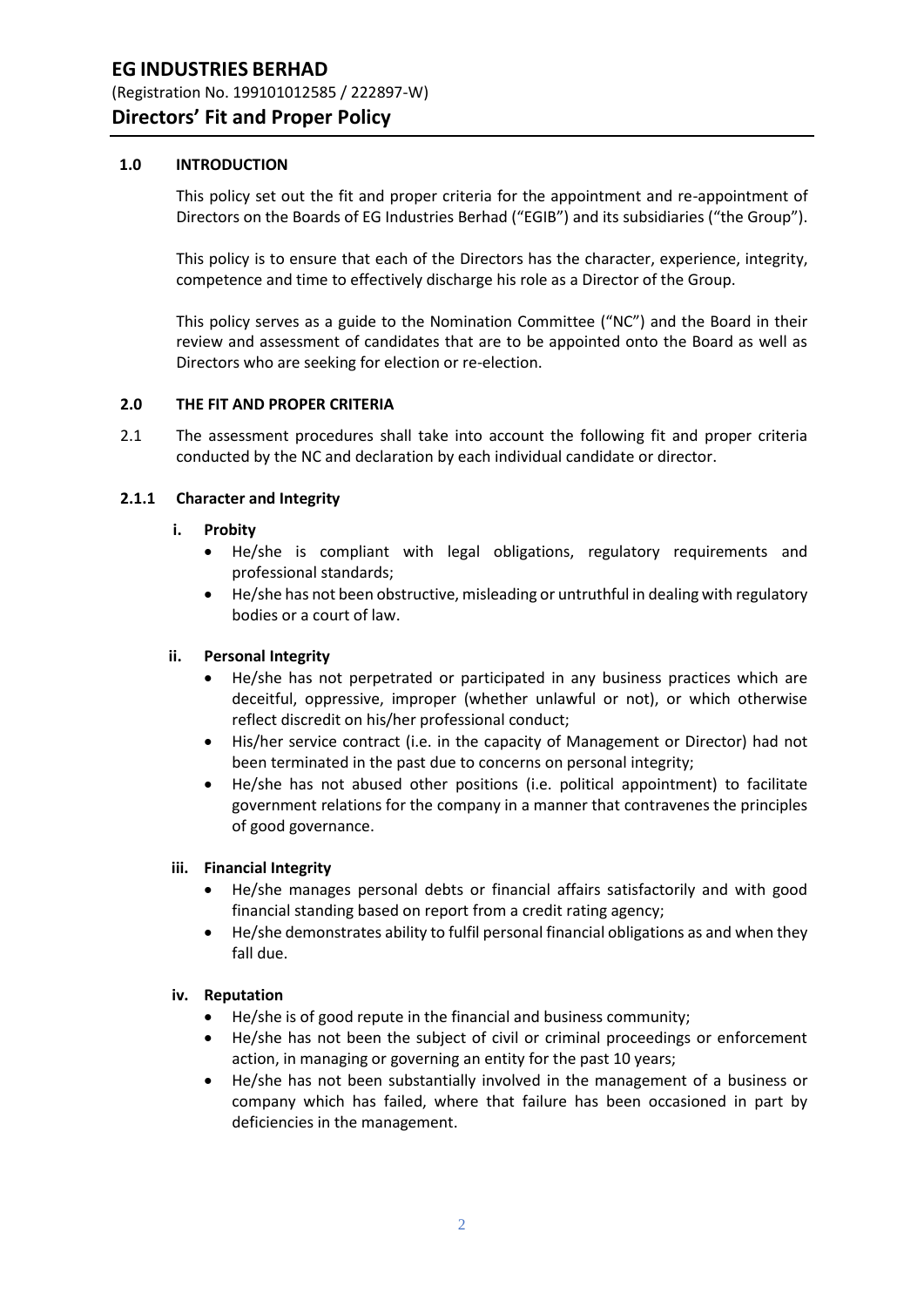# **EG INDUSTRIES BERHAD**

(Registration No. 199101012585 / 222897-W)

# **Directors' Fit and Proper Policy**

## **2.1.2 Experience and Competence**

## **i. Qualifications, training and skills**

- He/she possesses education qualification that is relevant to the skill set that the Director is earmarked to bring to bear onto the boardroom;
- He/she has a considerable understanding on the workings of a corporation;
- He/she possesses general management skills as well as understanding of corporate governance and sustainability issues;
- He/she keeps knowledge current based on continuous professional development;
- He/she possesses leadership capabilities and a high level of emotional intelligence.

## **ii. Relevant experience or track record and expertise**

- He/she possesses relevant experience and expertise with due consideration given to past length of service, nature and size of business, responsibilities held, number of subordinates as well as reporting lines and delegated authorities;
- He/she had a career of occupying a senior management or high level position in a comparable organisation, and was accountable for driving or leading the organisation's governance, business performance or operations;
- He/she possesses commendable past performance record as gathered from the results of the Board Effectiveness Evaluation.

## **2.1.3 Time and Commitment**

## **i. Ability to discharge role having regard to other commitments**

 He/she is able to devote time as a Board member, having factored other outside obligation including concurrent board positions held by the directors across listed issuers and non-listed entities (including not-for-profit organisations).

#### **ii. Participation and contribution in the Board or track record**

- He/she demonstrates willingness to participate actively in Board activities;
- He/she demonstrates willingness to devote time and effort to understand the business and exemplifies readiness to participate in events outside the boardroom;
- He/she manifests passion in the vocation of a Director;
- He/she exhibits ability to articulate views independently, objectively and constructively;
- He/she exhibits open mindedness to the views of others and ability to make considered judgement after hearing the views of others.

#### <span id="page-2-0"></span>**3.0 THE ASSESSMENT**

3.1 The NC will assess each person for a new appointment or re-appointment of Directors based on the criteria set under Clause 2.1 before recommending to the Board for consideration and approval.

## <span id="page-2-1"></span>**4.0 REVIEW OF THE POLICY**

The NC shall recommend any change to the Policy as and when NC deems appropriate to the Board for approval. The terms of the Policy shall be assessed, reviewed and updated as and when necessary i.e. when there are changes to the Malaysian Code on Corporate Governance, Listing Requirements of Bursa Malaysia Securities Berhad or any other regulatory requirements.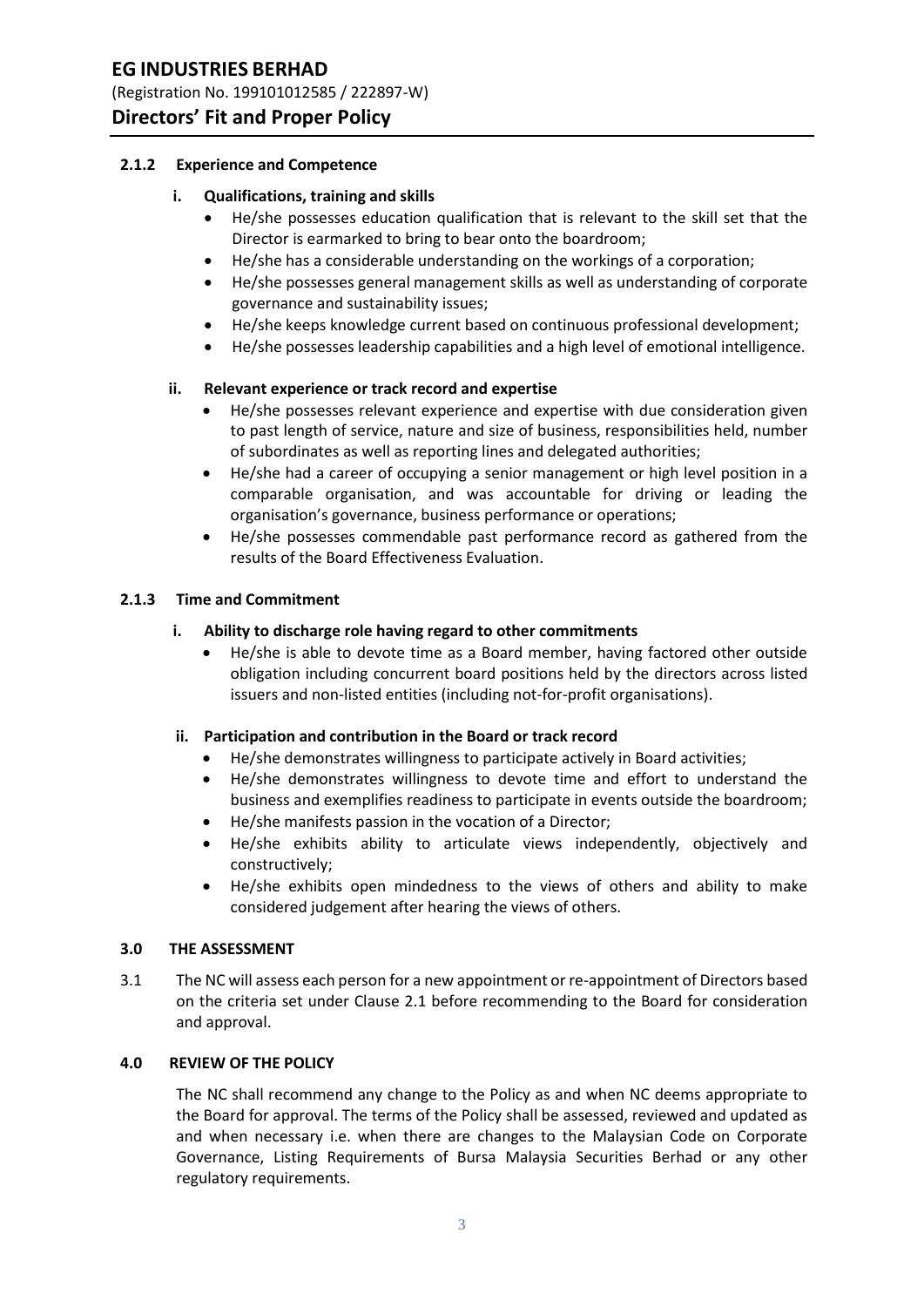# **EG INDUSTRIES BERHAD**

(Registration No. 199101012585 / 222897-W)

# **Directors' Fit and Proper Policy**

#### <span id="page-3-0"></span>**PROCESS FLOW FOR SELECTION AND NOMINATION OF NEW DIRECTORS**



*\* Newly appointed Directors during the year shall retire and subject to re-election at the next AGM*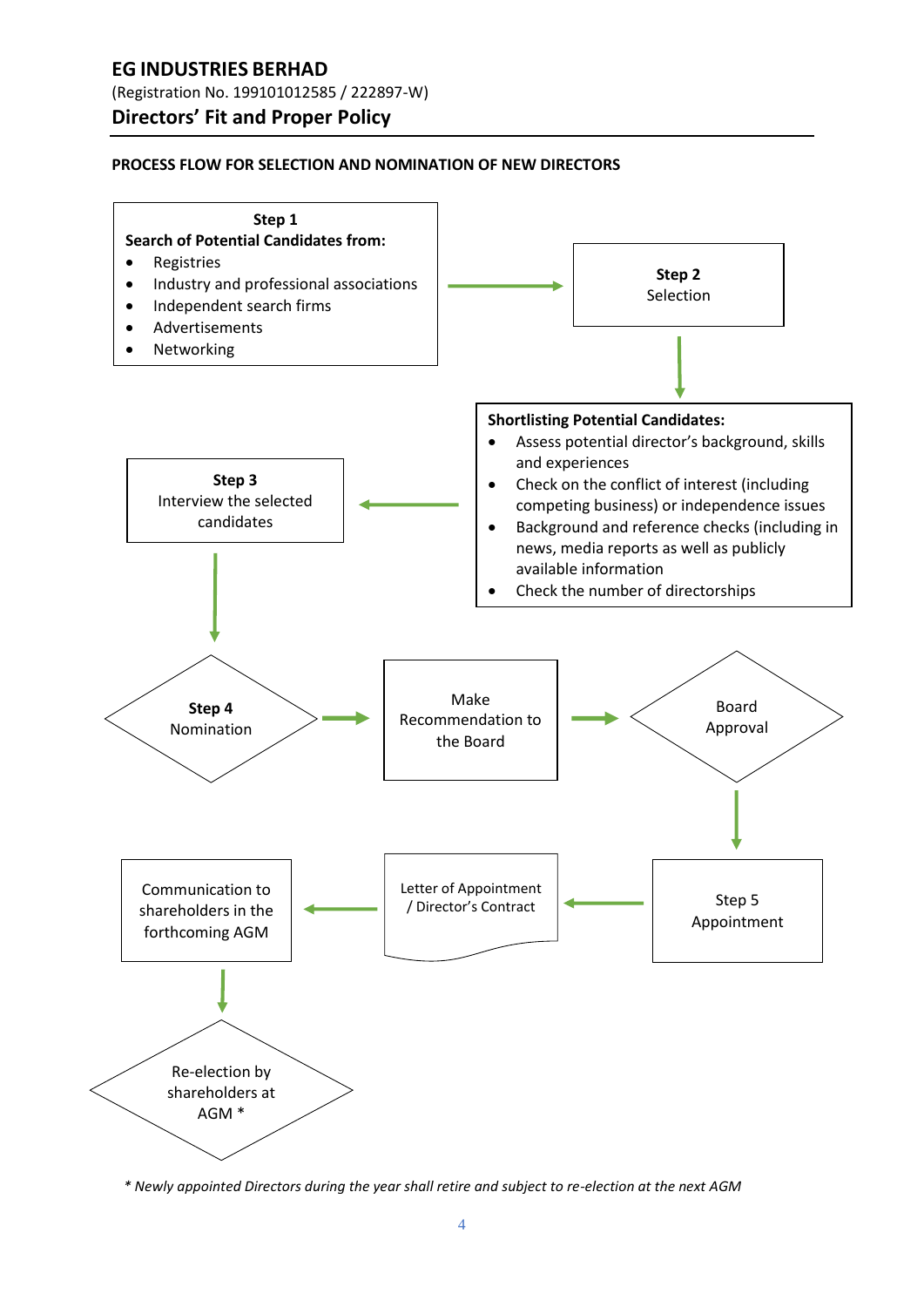# <span id="page-4-0"></span>**DIRECTORS' INFORMATION Appendix I PART A: PERSONAL DETAILS**

| $\mathbf{1}$   | <b>Full Name</b>          |  |
|----------------|---------------------------|--|
| $\overline{2}$ | Date of Birth             |  |
| $\overline{3}$ | NRIC No. / Passport No.   |  |
| 4              | Citizenship               |  |
| 5              | <b>Permanent Address</b>  |  |
| 6              | Correspondence Address    |  |
|                | (if different from above) |  |
| $\overline{7}$ | Telephone No.             |  |
| 8              | <b>Email Address</b>      |  |

## **PART B: EDUCATION BACKGROUND AND WORK EXPERIENCE**

| $\mathbf{1}$   | <b>Educational Qualification</b><br>(List all chronologically from the<br>latest qualification)                                       |  |
|----------------|---------------------------------------------------------------------------------------------------------------------------------------|--|
|                |                                                                                                                                       |  |
| $\overline{2}$ | Work Experience<br>(List all chronologically from the<br>latest experience to the last)<br>(Please use separate paper if<br>required) |  |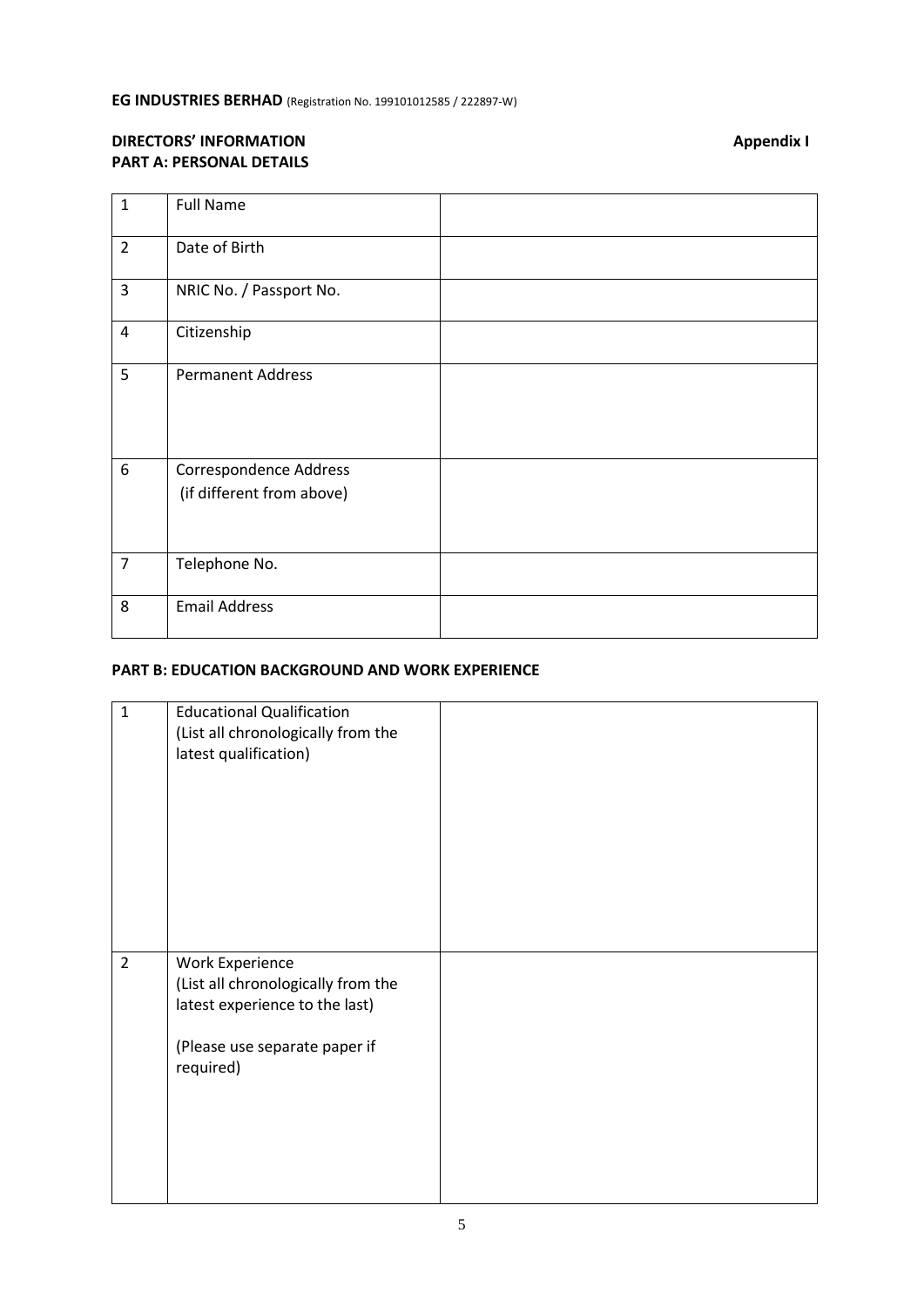## **DIRECTORS' INFORMATION PART B: EDUCATION BACKGROUND AND WORK EXPERIENCE**

| 3 | What do you consider to be your<br>core area(s) of expertise |  |
|---|--------------------------------------------------------------|--|
|   |                                                              |  |
|   |                                                              |  |
|   |                                                              |  |
|   |                                                              |  |

#### **PART C: DIRECTORSHIP**

| 1 | List of Current and Past Directorship |  |
|---|---------------------------------------|--|
|   |                                       |  |
|   |                                       |  |
|   |                                       |  |
|   |                                       |  |
|   |                                       |  |
|   |                                       |  |
|   |                                       |  |
|   |                                       |  |
|   |                                       |  |
|   |                                       |  |
|   |                                       |  |

#### **PART D: DECLARATION**

| NO.          | <b>QUESTIONS</b>                  | <b>YES</b>                    | <b>NO</b> |
|--------------|-----------------------------------|-------------------------------|-----------|
| $\mathbf{1}$ | Do you have any relationship with |                               |           |
|              | any Directors in EGIB?            | If yes, please state details: |           |
|              |                                   |                               |           |
|              |                                   |                               |           |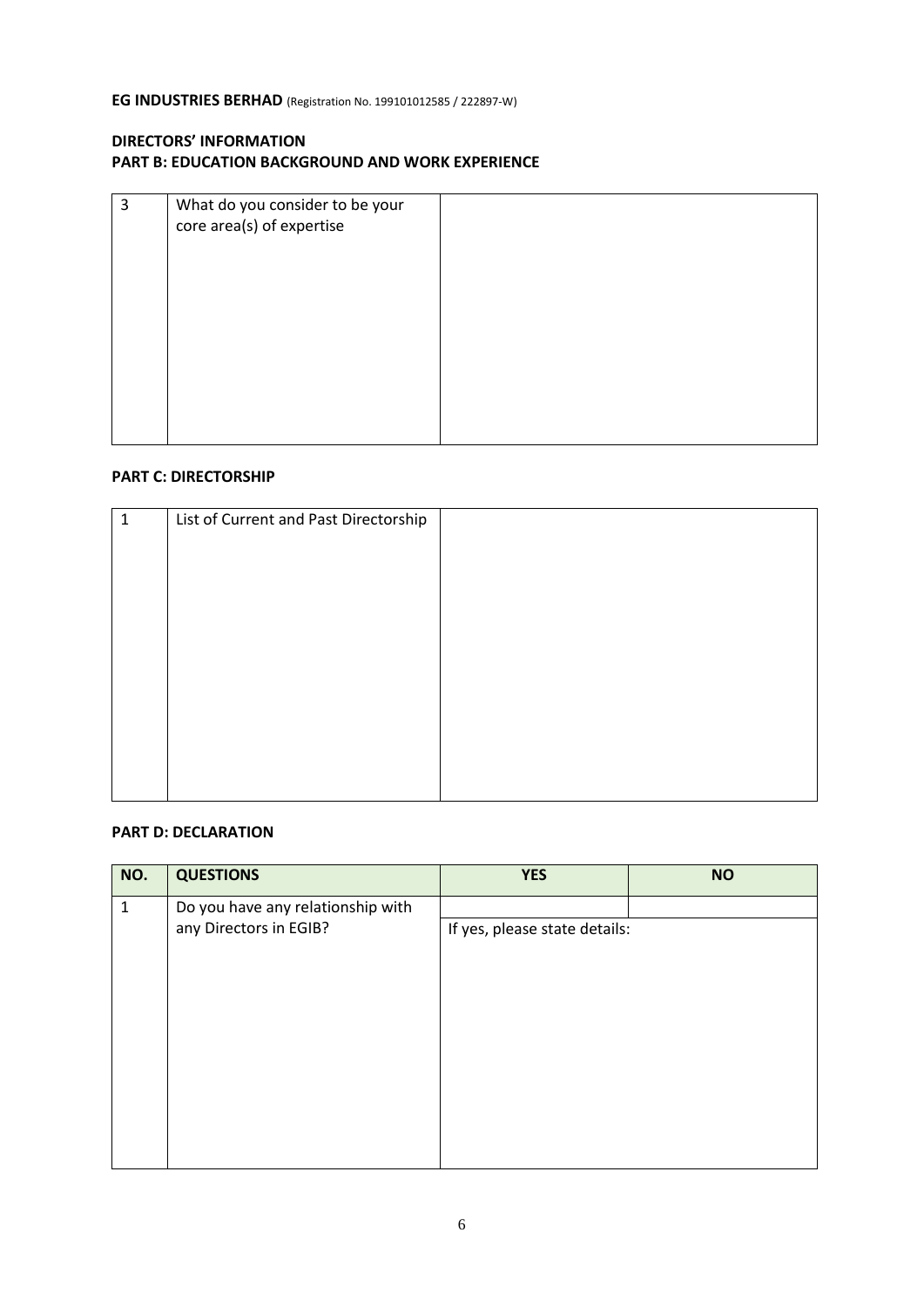## **DIRECTORS' INFORMATION PART D: DECLARATION**

| NO.            | <b>QUESTIONS</b>                                                                                                                                                                                              | <b>YES</b>                    | <b>NO</b> |
|----------------|---------------------------------------------------------------------------------------------------------------------------------------------------------------------------------------------------------------|-------------------------------|-----------|
| $\overline{2}$ | Do you have any interest, both<br>direct and indirect in EGIB?                                                                                                                                                | If yes, please state details: |           |
| 3              | Do you have any relatives currently<br>working in EGIB?                                                                                                                                                       | If yes, please state details: |           |
| 4              | Have you ever been committed of<br>any commercial and criminal crimes<br>including but not limited to traffic<br>offence under the Laws of Malaysia?                                                          | If yes, please state details: |           |
| 5              | Are you currently and/or the<br>company where you are a director<br>been notified of any impending<br>disciplinary of criminal proceedings<br>or any investigations, which might<br>lead to such proceedings? | If yes, please state details: |           |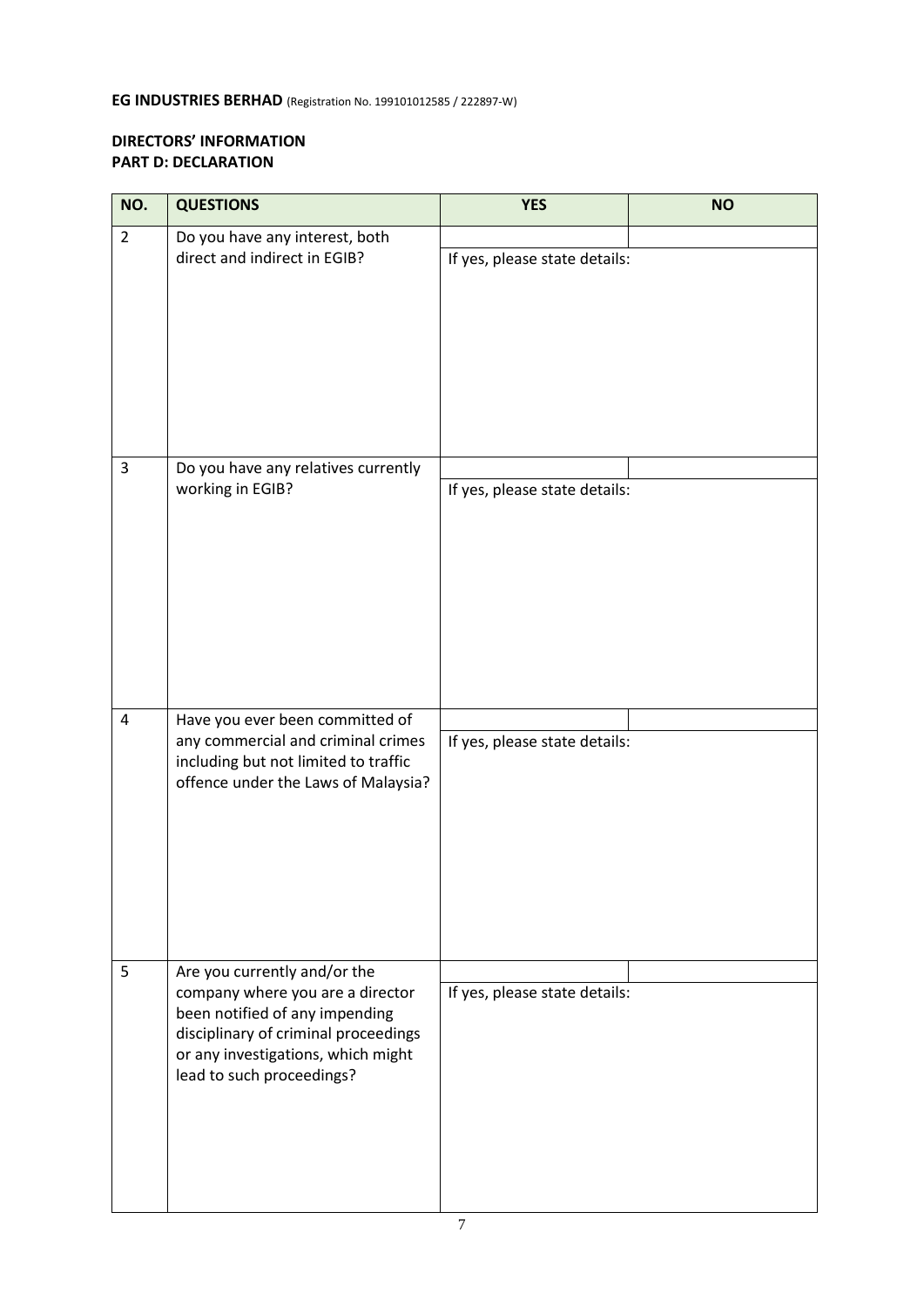# **DIRECTORS' INFORMATION PART D: DECLARATION**

| NO.            | <b>QUESTIONS</b>                                                                                                                                                                                                                                                                                                                                                                                   | <b>YES</b>                    | <b>NO</b> |
|----------------|----------------------------------------------------------------------------------------------------------------------------------------------------------------------------------------------------------------------------------------------------------------------------------------------------------------------------------------------------------------------------------------------------|-------------------------------|-----------|
| 6              | Have you or the Company where<br>you are a director contravene any<br>provision made by or under any<br>written law such as the Anti-Money<br>Laundering, Anti-Terrorism<br>Financing and Proceeds of Unlawful<br>Activities Act 2001, the Malaysian<br>Anti-Corruption Commission Act<br>2009, the Companies Act 2016,<br>Capital Markets and Services Act<br>2007 and any other applicable laws? | If yes, please state details: |           |
| $\overline{7}$ | Have you or the Company where                                                                                                                                                                                                                                                                                                                                                                      |                               |           |
|                | you are a director been<br>reprimanded by the regulators<br>namely, Securities Commission<br>Malaysia and Suruhanjaya Syarikat<br>Malaysia?                                                                                                                                                                                                                                                        | If yes, please state details: |           |
| 8              | Have you involved in any business or                                                                                                                                                                                                                                                                                                                                                               |                               |           |
|                | relationship which could materially<br>pose a conflict of interest or<br>interfere with your judgment when<br>acting as a director which is<br>disadvantageous to the Company?                                                                                                                                                                                                                     | If yes, please state details: |           |
| 9              | Are you currently a bankrupt?                                                                                                                                                                                                                                                                                                                                                                      | If yes, please state details: |           |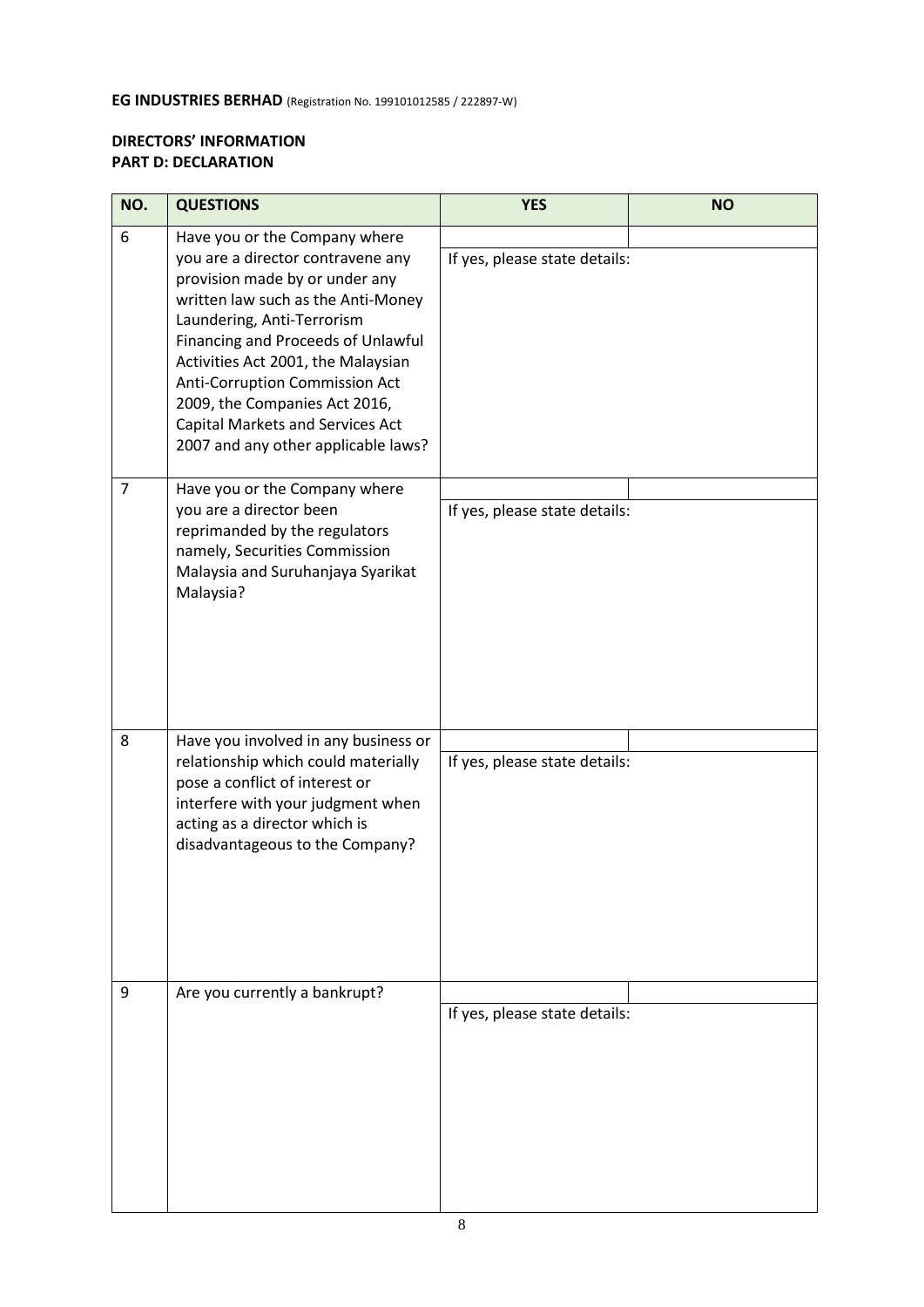## **DIRECTORS' INFORMATION PART D: DECLARATION**

| NO. | <b>QUESTIONS</b>                    | <b>YES</b>                    | <b>NO</b> |
|-----|-------------------------------------|-------------------------------|-----------|
| 10  | Do you hold a post in any political |                               |           |
|     | party?                              | If yes, please state details: |           |
|     |                                     |                               |           |
|     |                                     |                               |           |
|     |                                     |                               |           |
|     |                                     |                               |           |
|     |                                     |                               |           |

#### **PART E: OTHERS**

| NO.            | <b>QUESTIONS</b>                                                                 | <b>YOUR ANSWER</b> |
|----------------|----------------------------------------------------------------------------------|--------------------|
| 1              | What kind of time commitments do<br>you now have for your current<br>activities? |                    |
| $\overline{2}$ | What would your expectations be<br>for the time necessary for EGIB<br>Board?     |                    |

| hereby declare that the above responses are true and correct, as to the best of my knowledge. I further |
|---------------------------------------------------------------------------------------------------------|
| authorize the Company to conduct background check, if necessary, which may consist of prior             |
| employment verification, professional reference checks, education confirmation and/or criminal          |
| record and credit checks for the purpose of my appointment as a Director of EG Industries Berhad.       |

| Signature |  |  |
|-----------|--|--|

…………………………………………………………………

Signature

Name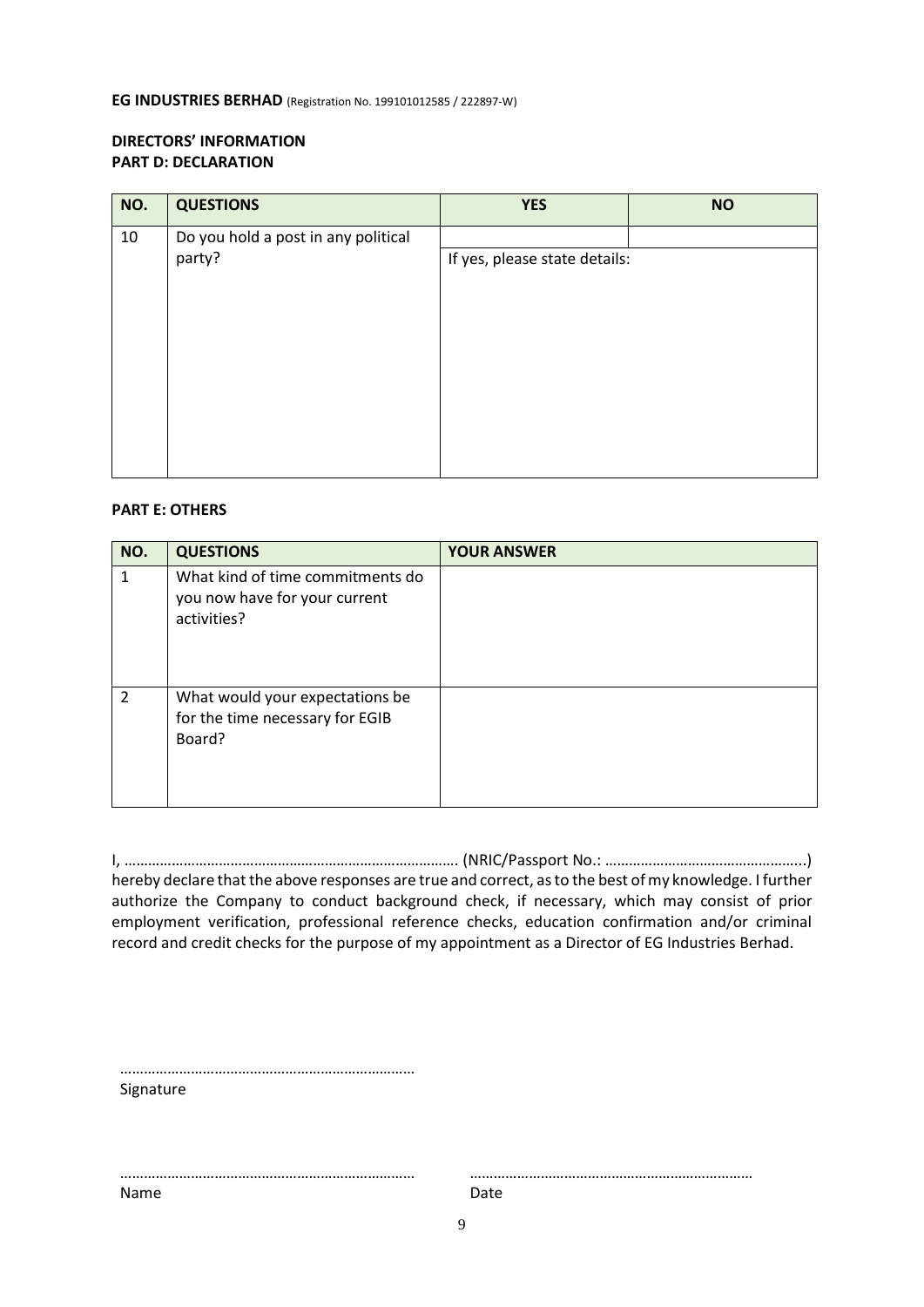#### <span id="page-9-0"></span>**DIRECTORS' EVALUATION FORM** *Appendix II*

| Name of Director:        |  |
|--------------------------|--|
| Checked and compiled by: |  |
|                          |  |
| Date:                    |  |

The Evaluation Form provides ratings from one (1) to four (4), or 'yes' and 'no', with the indicators illustrated below, to be responded in relation to the nature of the questions:

| 4           | $\overline{\phantom{0}}$<br>ັ | $\overline{\phantom{0}}$<br>∸ |           |
|-------------|-------------------------------|-------------------------------|-----------|
| Yes, always | Yes, most of the time         | Yes, but seldom               | <b>No</b> |

or

| 4             | ∽<br>ັ  |                      |      |
|---------------|---------|----------------------|------|
| Above average | Average | <b>Below average</b> | Poor |

or

| Yes |  | $\sqrt{N}$ |
|-----|--|------------|
| Yes |  | No         |

Where a particular criterion is deemed not applicable, it shall be indicated as "Not Applicable" ("N/A") in the comment box.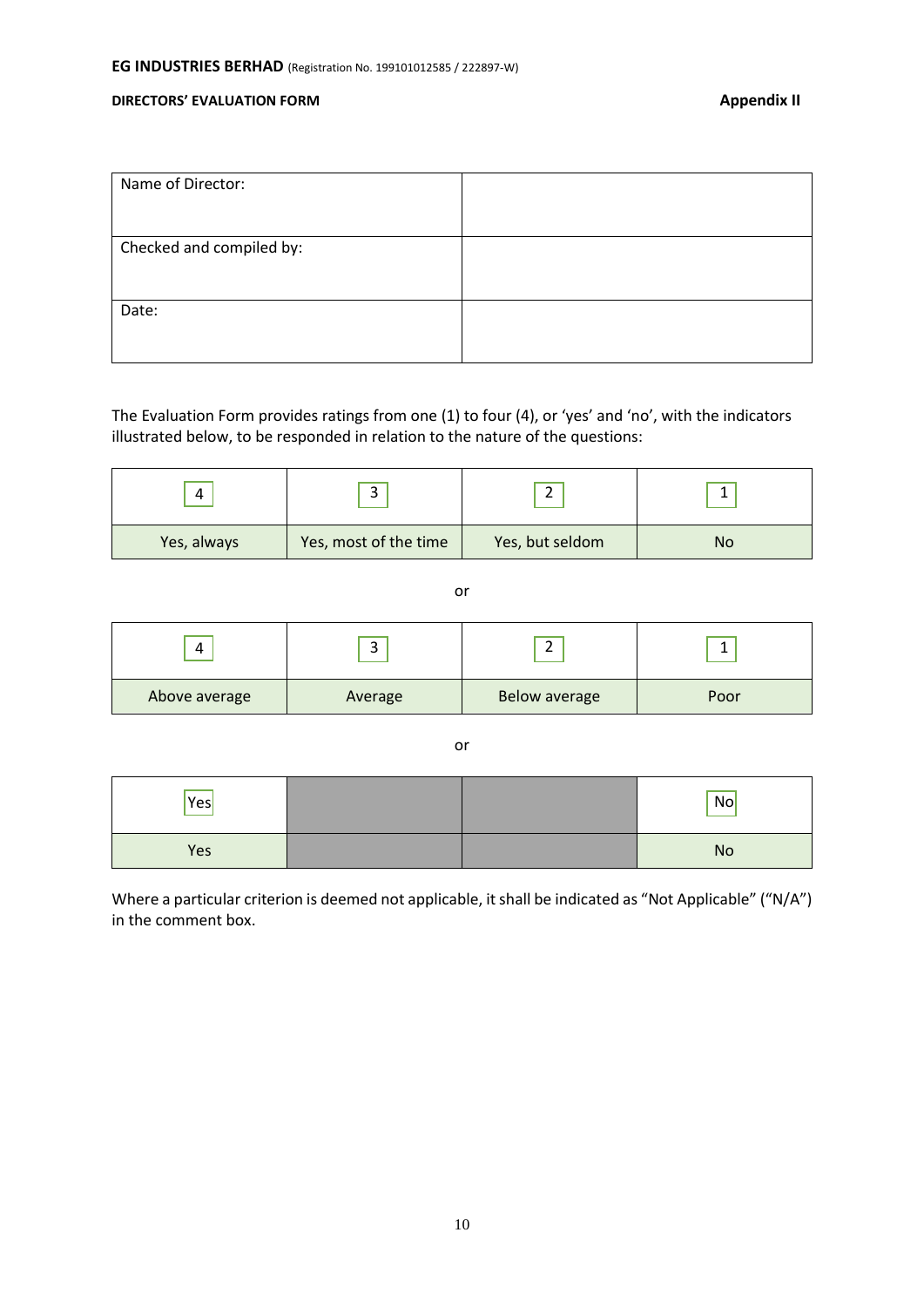# **DIRECTORS' EVALUATION FORM**

| <b>Assessment Criteria</b> |                                                                                                                                                                                                                                                                                                             | <b>Comments</b> |   |                |   |  |  |
|----------------------------|-------------------------------------------------------------------------------------------------------------------------------------------------------------------------------------------------------------------------------------------------------------------------------------------------------------|-----------------|---|----------------|---|--|--|
|                            |                                                                                                                                                                                                                                                                                                             |                 | 3 | $\overline{2}$ | 1 |  |  |
|                            | <b>Section A: Fit and Proper</b>                                                                                                                                                                                                                                                                            |                 |   |                |   |  |  |
| $\mathbf{1}$               | Has not been questioned, of his honesty,<br>integrity, professional conduct or business<br>ethics/practices, which are deceitful,<br>oppressive or improper and investigated<br>on complaints lodged                                                                                                        |                 |   |                |   |  |  |
| $\mathbf{2}^{\prime}$      | Has shown willingness to maintain<br>effective internal control systems and risk<br>management practices                                                                                                                                                                                                    |                 |   |                |   |  |  |
| 3                          | Possesses relevant qualification,<br>knowledge, experience and ability to<br>understand the technical requirements,<br>risk and management of the company's<br>business                                                                                                                                     |                 |   |                |   |  |  |
|                            |                                                                                                                                                                                                                                                                                                             |                 |   |                |   |  |  |
| 4                          | <b>Section B: Contribution and performance</b>                                                                                                                                                                                                                                                              |                 |   |                |   |  |  |
|                            | Probes management to ensure<br>management has taken, and suggests<br>management to take into consideration<br>the varying opportunities and risks whilst<br>developing strategic plan (this plan may or<br>may not be in writing as long as minutes<br>of meeting provide a discussion of such<br>strategy) |                 |   |                |   |  |  |
| 5                          | Probes management when there are red<br>flags/concerns which could, amongst<br>others, indicate possible non-compliance<br>of regulatory requirements                                                                                                                                                       |                 |   |                |   |  |  |
| 6                          | Provides logical honest opinions on issues<br>presented and is not afraid of expressing<br>disagreement on matters during the<br>meeting, if any                                                                                                                                                            |                 |   |                |   |  |  |
| $\overline{7}$             | Receives feedback from board and/or<br>committee and incorporates feedback<br>obtained into decision-making process in<br>an objective manner                                                                                                                                                               |                 |   |                |   |  |  |
| 8                          | Defends own stand through constructive<br>deliberations at board and/or committee<br>meetings, where necessary                                                                                                                                                                                              |                 |   |                |   |  |  |
| 9                          | Tackles conflicts and takes part in<br>proposing solutions.                                                                                                                                                                                                                                                 |                 |   |                |   |  |  |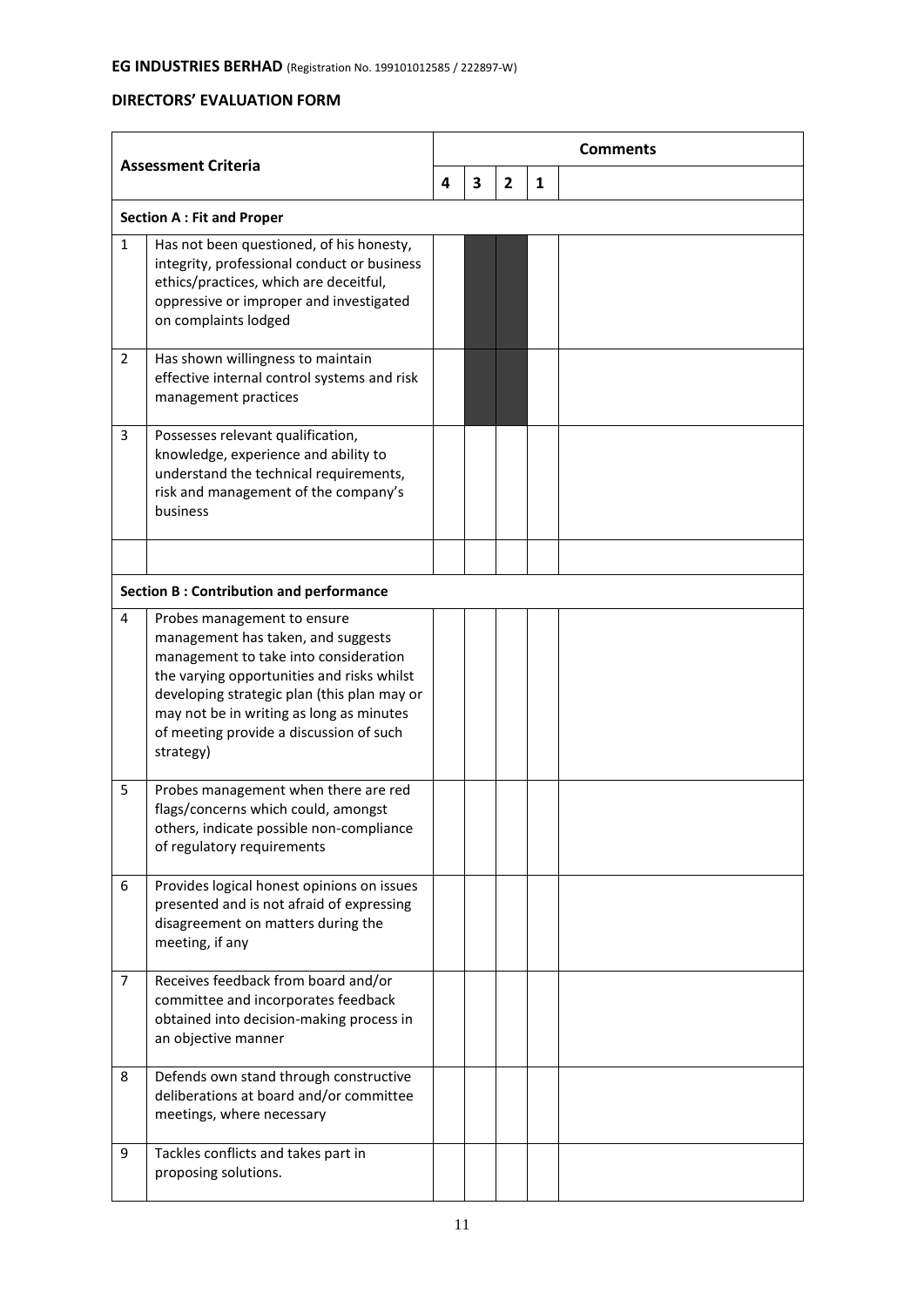# **DIRECTORS' EVALUATION FORM**

| <b>Assessment Criteria</b> |                                                                                                                                                                                                   | <b>Comments</b> |   |              |   |  |
|----------------------------|---------------------------------------------------------------------------------------------------------------------------------------------------------------------------------------------------|-----------------|---|--------------|---|--|
|                            |                                                                                                                                                                                                   |                 | 3 | $\mathbf{2}$ | 1 |  |
|                            | <b>Section B: Contribution and performance</b>                                                                                                                                                    |                 |   |              |   |  |
| 10                         | Offers practical and realistic advice to<br>board and/or committee discussions.                                                                                                                   |                 |   |              |   |  |
| 11                         | Takes initiative to demand for additional<br>information, where necessary.                                                                                                                        |                 |   |              |   |  |
| 12                         | Tests quality of information and<br>assumptions.                                                                                                                                                  |                 |   |              |   |  |
| 13                         | Reviews and relates short-term concerns<br>to long-term strategy.                                                                                                                                 |                 |   |              |   |  |
| 14                         | Contributes to risk management<br>initiatives.                                                                                                                                                    |                 |   |              |   |  |
| 15                         | Contributes personal knowledge and<br>experience into the consideration and<br>development of strategy.                                                                                           |                 |   |              |   |  |
| 16                         | Facilitates objective-oriented decision-<br>making process.                                                                                                                                       |                 |   |              |   |  |
| 17                         | Prioritises context of issues to be in line<br>with objectives.                                                                                                                                   |                 |   |              |   |  |
| 18                         | Effectively and proactively follows up on<br>areas of concern.                                                                                                                                    |                 |   |              |   |  |
| 19                         | Demonstrates willingness to devote time<br>and effort to understand the company, its<br>business and displays readiness to<br>participate in events outside the<br>boardroom such as site visits. |                 |   |              |   |  |
|                            | <b>Section C: Calibre and personality</b>                                                                                                                                                         |                 |   |              |   |  |
| 20                         | Acts in good faith and with integrity                                                                                                                                                             |                 |   |              |   |  |
| 21                         | Attends meetings well prepared and adds<br>value to board and/or committee<br>meetings.                                                                                                           |                 |   |              |   |  |
| 22                         | Works constructively with peers, the<br>company secretary and senior<br>management.                                                                                                               |                 |   |              |   |  |
| 23                         | Offers insight to matters presented with<br>requisite knowledge and skills, and shares<br>information.                                                                                            |                 |   |              |   |  |